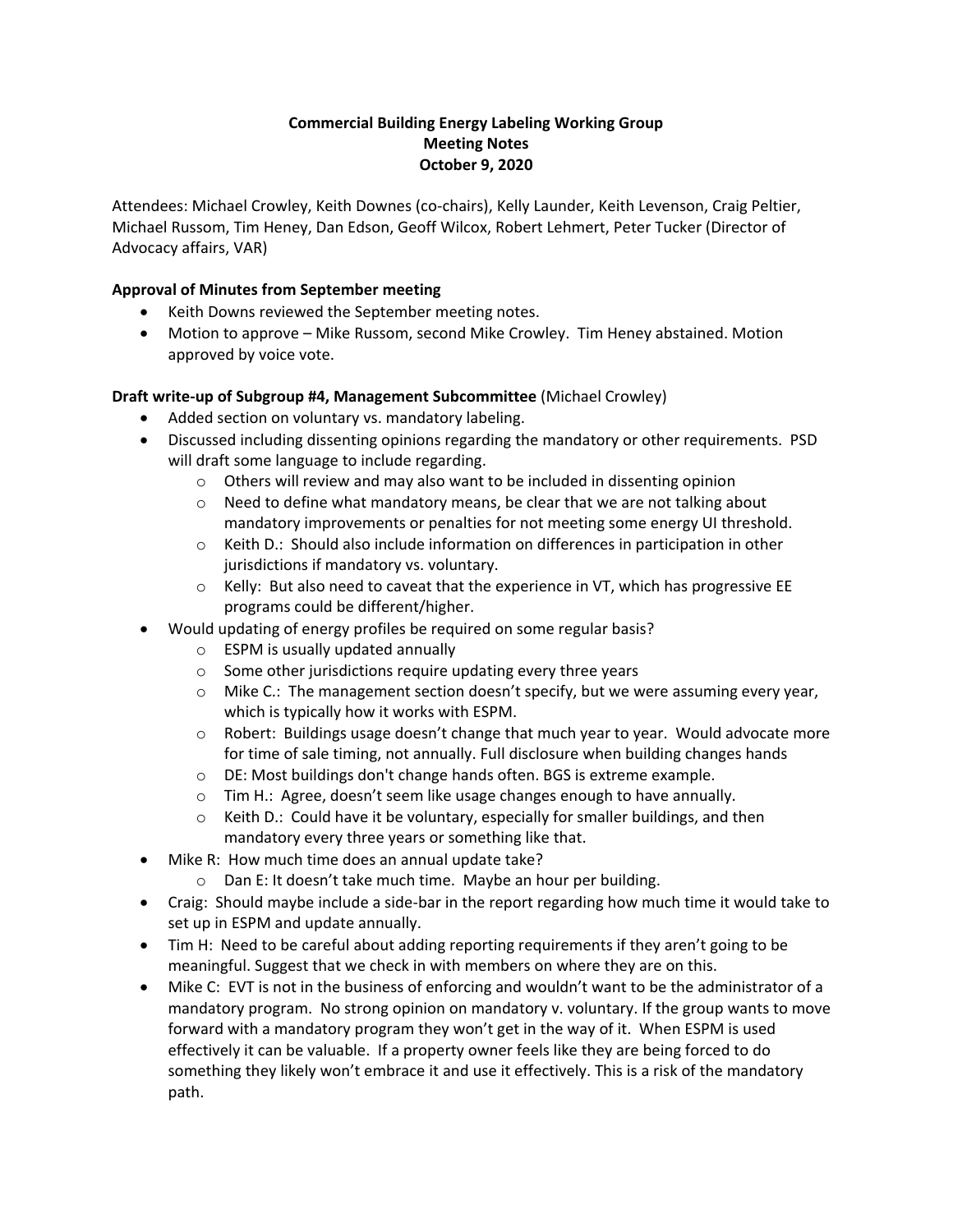- Mike R.: In favor of annual benchmarking with ESPM. This drives improvement. Can't manage what you don't measure.
- Tim H: Strong inclination from realtors that it be voluntary not mandatory. Especially time of sale mandates, strongly oppose, as it adds to cost/process becomes even more cumbersome than it already is.
- Dan E: They defer to the PSD on mandatory vs. voluntary.
- Geoff W: If this would impact MF low-income and that cost would be passed on to them wouldn't be for it. If had to pick, would probably go with voluntary.
- Robert L: Think a blower door should be required for buildings. [Note: ESPM does not have an airtightness input – only operational data]
	- o Mike R: Blower doors for buildings over 20,000 sq ft would be difficult
- Craig: Thinks this section should lay out the pros and cons of voluntary vs. mandatory better. Doesn't seem like we're going to have a consensus anyway.
- Keith D: Think it should be mandatory, every three years, with encouragement to do voluntary annually for those that would see the value.
- Mike C.: If we did have a mandatory approach, table shows how it would roll out. And is there a minimum size for requirements.
	- Budget piece still needs to be filled out with other subgroups.
	- Provided estimates of the number of properties that would fit into certain sq. footage requirements.
	- Any discussion on cut off for mandatory?
	- Keith L: Thinks there has to be a cut-off, but not sure where that should be.Perhaps subcommittee should make a recommendation.
	- Keith D.: 20k sq.ft. is the IMT recommendation for a lower limit, but I advocate for smaller
	- Leaning towards providing discussion and opinions versus definitive recommendations as suggested by Craig.

#### **Draft write-up of Subgroup #3, Building Performance Reporting** (Mike R.)

- There weren't many changes from the last presentation of the write-up.
- Added mention of new BEAM project. Kelly L.: There was a description of this project in the residential section, which could be added here. BEAM is in its infancy, so not ready for this application yet.
- Budget: Still haven't received estimate from NEEP. Added caveat for EAN portion per their request. Also don't have a budget for label development, but don't know if a cost estimate is needed given that it will be created for free in ESPM.
- Dan E: Mentioned conversations with EPA about whether the "label" could be modified for VT. Mike R.: request to have that included in the write-up.

# **Draft write-up of Subgroup #2, Building Assessors** (Keith L)

- Changed proposed roll-out table to be consistent with other groups. Will decide when putting together report, which to use.
- Reviewed other additions to the write-up, including some budget changes.
- Removed call center recommendations as that is covered in another subgroup.
- Role for assessor in a voluntary program is minimal. Really more in play if there is a mandatory program. So not sure how much detail to include.
- Perhaps review again at next meeting seeing how some changes have yet to be made.